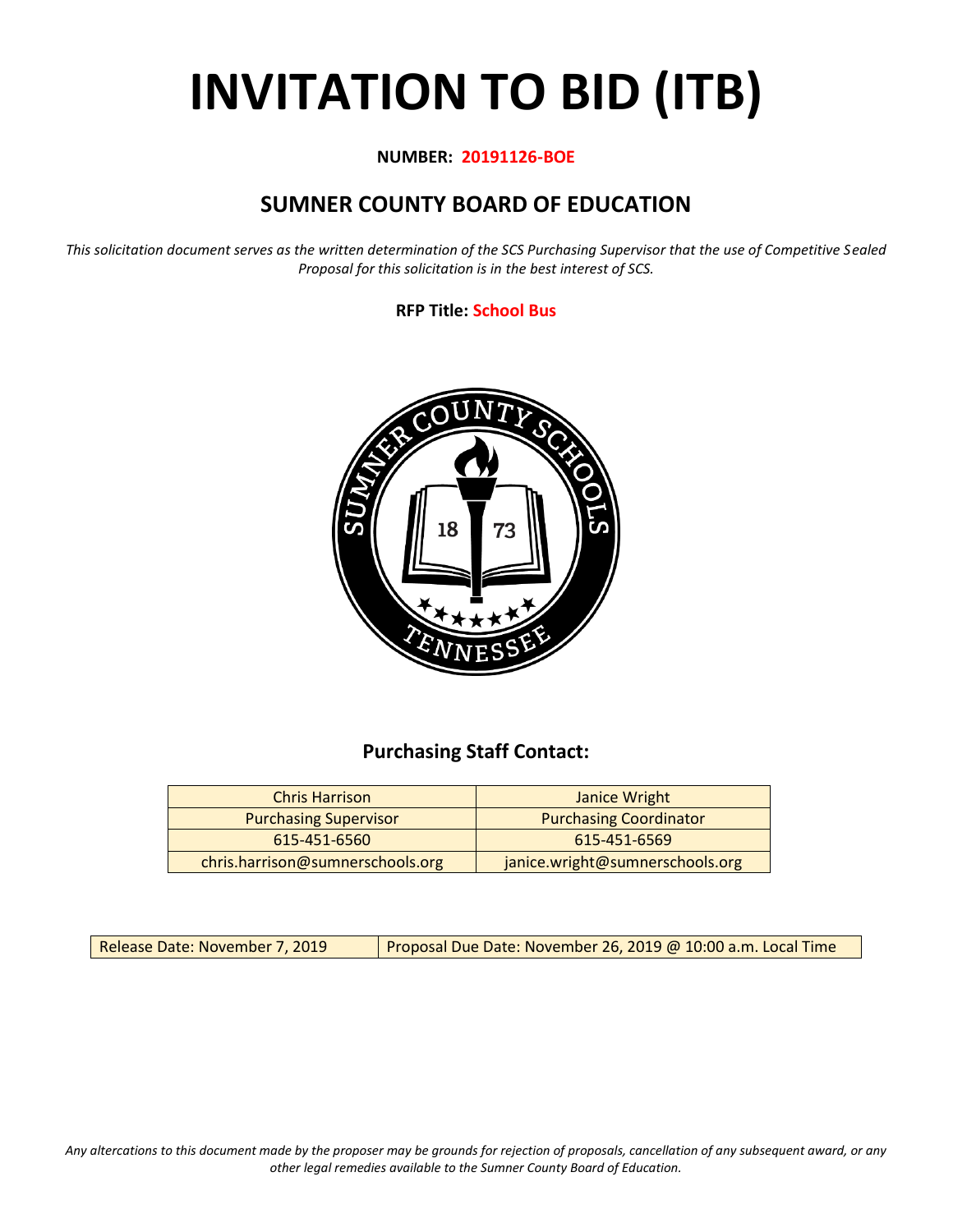# **NOTICE TO PROPOSERS**

There may be one or more amendments to this ITB. In order to receive communication for any such amendments issued specifically to this ITB, the proposer must provide the information requested below to the Sumner County Board of Education (SCS) Purchasing Department. The information may be sent by email to: Chris Harrison, Purchasing Supervisor, chris.harrison@sumnerschools.org. SCS will send amendments only to those proposers which complete and return this information in a timely manner.

| <b>ITB Number:</b>      | 20191126-BOE School Bus |
|-------------------------|-------------------------|
| Company Name:           |                         |
| <b>Mailing Address:</b> |                         |
|                         |                         |
|                         |                         |
| <b>Phone Number:</b>    |                         |
| <b>Contact Person:</b>  |                         |
| Email Address:          |                         |
|                         |                         |
|                         |                         |
| <b>Printed Name:</b>    |                         |
| Date:                   |                         |

Emailed amendments will be sent in a Microsoft Word (Office for Windows) or Portable Document Format (pdf) format. Any alterations to the document made by the proposer may be grounds for rejection of proposal, cancellation of any subsequent award or any other legal remedies available to SCS.

Amendments will also be posted on the SCS website **https://sumnerschools.org/index.php/current-bids-and-rfps** and attached to the solicitation listing as a PDF or WORD file. Check the particular solicitation on the Current Bids and RFPs webpage for any posted amendments.

By completing and returning this form, the Proposer has expressed its intent to provide a proposal for **20191126-BOE School Bus.**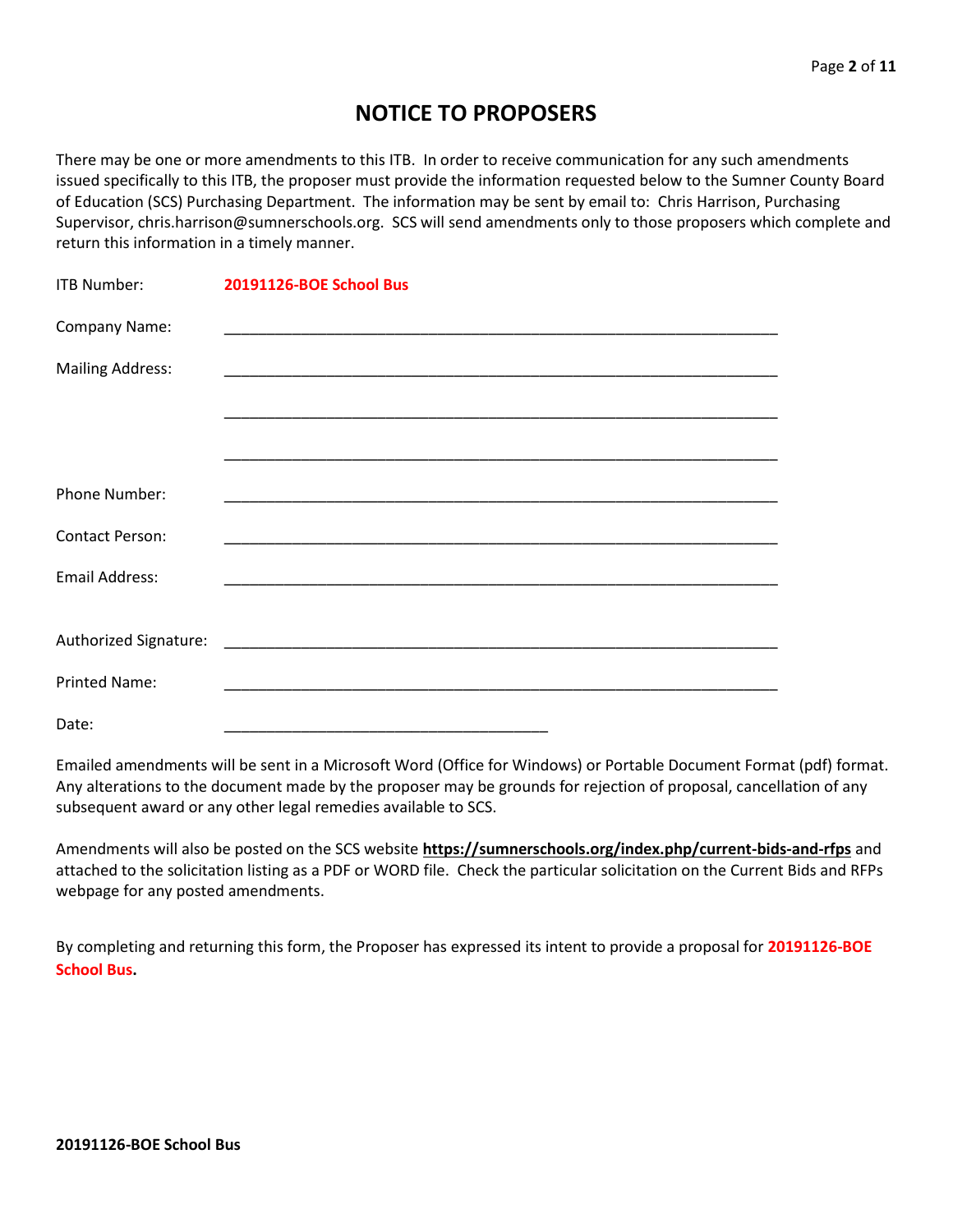## **TABLE OF CONTENTS**

- 1. Specification
- 2. Source Selection and Contract Award
- 3. Schedule of Events
- 4. Delivery of Proposals
- 5. Protests
- 6. New Vendors
- 7. Attachments
	- A. Bid Form/Certification
	- B. IRS Form W9
	- C. Attestation Re Personnel
	- D. Standard Terms and Conditions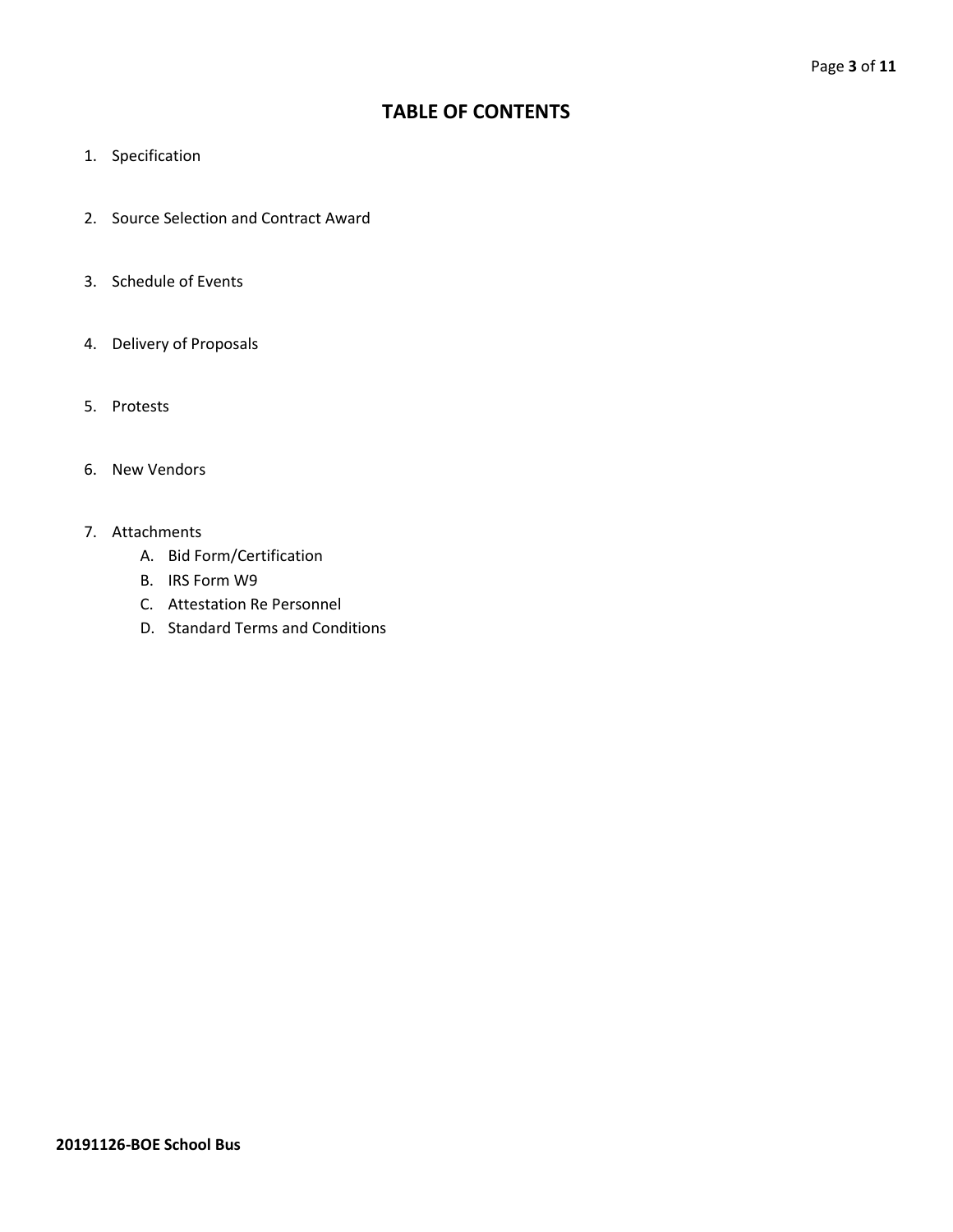1. Specification

See Attachments for detailed specifications. The Proposer must submit a response to each item listed on the Attachment. Failure to respond will result in a rejection of the Proposer's response.

The Proposer shall include the cost for delivery of all buses to the SCS Transportation Garage located at 1500 Airport Road, Gallatin, TN 37066.

- 2. Source Selection and Contract Award
	- Award, if made, will be made to the proposer submitting the lowest cost proposal and whom is also determined to be Responsive.
		- o General Criteria to be determined "Responsive"
			- Does the proposal include all required information?
			- Does the proposal include completed attachment forms?
			- Was the proposal delivered on or before the stated deadline?
	- SCS reserves the right to reject any proposal that takes exception to the specifications unless prior approval is requested and granted by SCS.
	- Upon mutual agreement by both parties, SCS shall grant the right to extend the terms, conditions and prices of contract(s) awarded from this ITB to other Institutions (such as State, Local and/or Public Agencies) who express an interest in participating in any contract that results from this ITB. Each of the "piggyback" Institutions will issue their own purchasing documents for purchase of the goods/services. Proposer agrees that SCS shall bear no responsibility or liability for any agreements between Proposer and the other Institution(s) who desire to exercise this option.
- 3. Schedule of Events

| <b>RFP Issued</b>              | November 7, 2019                          |
|--------------------------------|-------------------------------------------|
| <b>RFP Submission DEADLINE</b> | November 26, 2019 @ 10:00 a.m. Local Time |

4. Delivery of Proposals

Sealed proposals will be accepted until **November 26, 2019 @ 10:00 a.m. Local Time**. Proposals received after that time will be deemed invalid. Vendors mailing proposal packages must allow sufficient time to ensure receipt of their package by the time specified. SCS shall not accept proposals via electronic transmission such as email, fax, etc. There will be no exceptions. Proposals will be opened and read aloud. The reading of the bids will begin at **10:00 a.m. Local Time**.

Due to the nature of deliveries to the SCS Support Services Facility by carriers such as UPS, FedEx and such like; the proposal package will be accepted if the date and time on the delivery confirmation are indicated to be on or before the Proposal Deadline.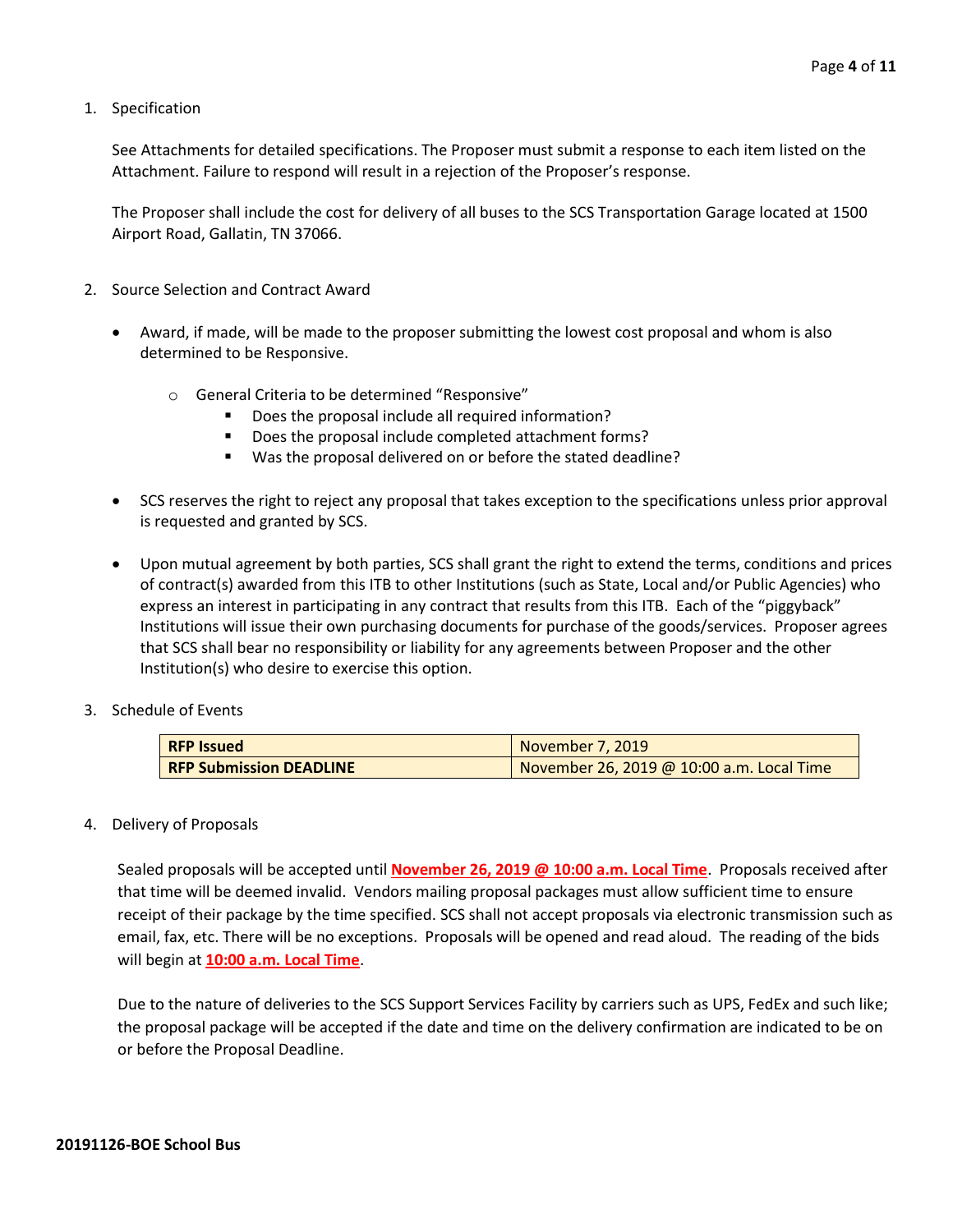Delivery Address: Sumner County Board of Education Attn: Purchasing Supervisor 1500 Airport Road Gallatin, TN 37066

The package containing the proposal must be sealed and clearly marked on the outside of the package:

#### **"20191126-BOE School Bus" DO NOT OPEN**

#### 5. Protests

In the event that any interested party finds any part of the listed specifications, terms or conditions to be discrepant, incomplete or otherwise questionable in any respect; it shall be the responsibility of the concerned party to notify the SCS Purchasing Office of such matters immediately upon receipt of the ITB. All notifications must be sent to the Purchasing Supervisor via email at [purchasing@sumnerschools.org.](mailto:purchasing@sumnerschools.org)

Any actual or prospective Proposer who is aggrieved in connection with the ITB or award of a contract may protest to the Purchasing Supervisor and/or the Sumner County Board of Education at its regularly scheduled meeting.

- 6. New Vendors
	- To comply with Internal Revenue Service requirements, all vendors who perform any type of service are required to have a current IRS Form W-9 on file with the SCS Finance Department. It is a mandatory requirement to complete the IRS Form W-9 (Attachment 1) included in this RFP.
	- To comply with the Tennessee Lawful Employment Act (50-1-702 and 50-1-703), non-employees (individuals paid directly by the employer in exchange for the individual's labor or services) must have on file one (1) of the following documents:
		- o A valid Tennessee driver's license or photo identification;
		- $\circ$  A valid driver's license or photo identification from another state where the license requirements are at least as strict as those in Tennessee;
		- $\circ$  A birth certificate issued by a U.S. state, jurisdiction or territory;
		- o A U.S. government issued certified birth certificate;
		- o A valid, unexpired U.S. passport;
		- o A U.S. certificate of birth abroad (DS-1350 or FS-545)
		- o A report of birth abroad of a U.S. citizen (FS-240);
		- o A certificate of citizenship (N560 or N561);
		- o A certificate of naturalization (N550, N570 or N578);
		- o A U.S citizen identification card (I-197 or I-179); or
		- o Valid alien registration documentation or other proof of current immigration registration recognized by the United States Department of Homeland Security that contains the individual's complete legal name and current alien admission number or alien file number (or numbers if the individual has more than one number).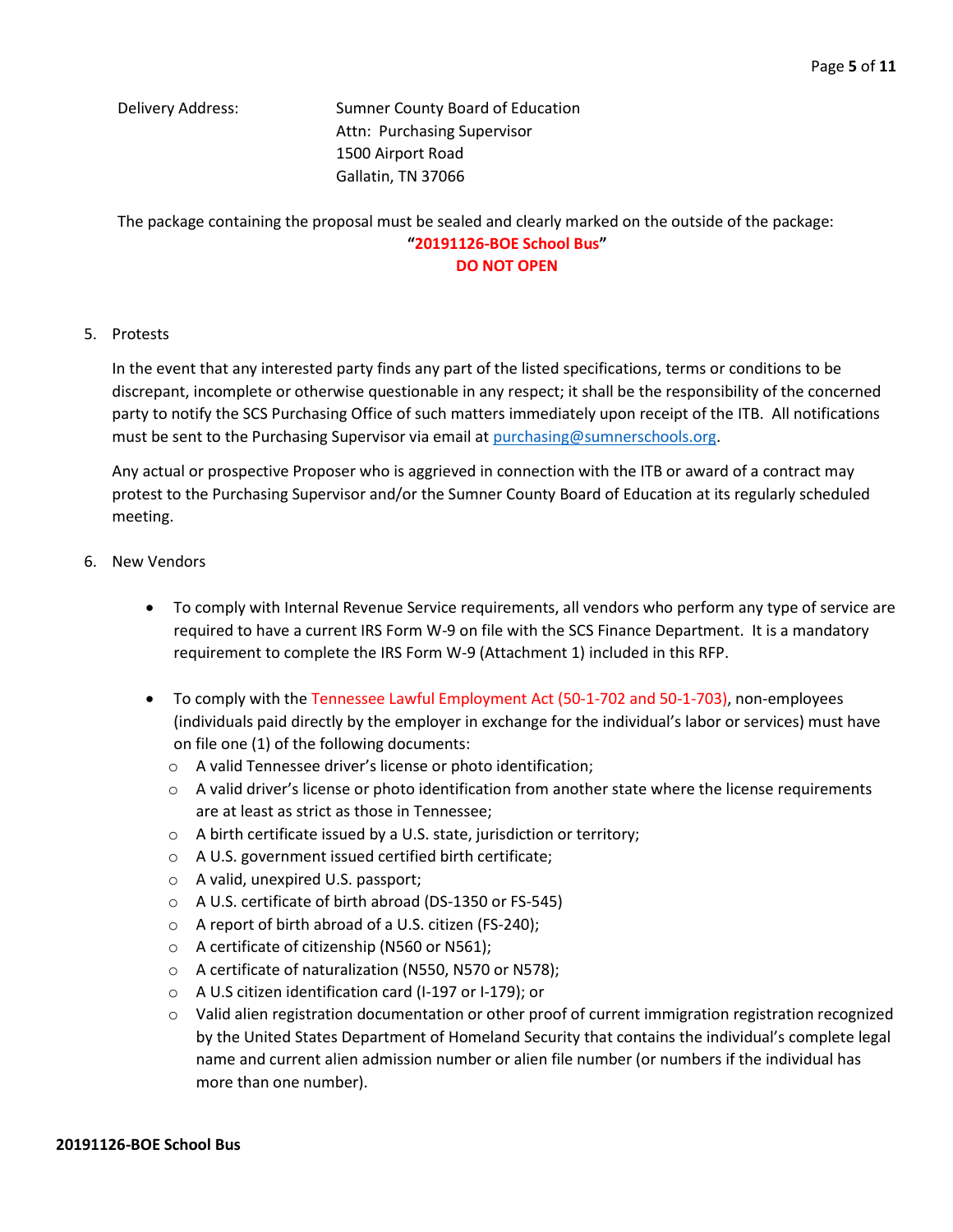#### **7.A Bid Form**



Attn: Purchasing Supervisor 1500 Airport Road Gallatin, TN 37066

Date

| <b>DESCRIPTION</b>                        | <b>QUANTITY</b> | <b>PRICE EACH</b> | <b>EXTENDED TOTAL</b> |
|-------------------------------------------|-----------------|-------------------|-----------------------|
| <b>Conventional Special Education Bus</b> |                 |                   |                       |
| 84-Passenger Transit Front Engine Bus     | 10              |                   |                       |

*\*SCS reserves the right to award each item separately or to a sole vendor.*

By checking this box, Proposer agrees that SCS reserves the right to extend the terms, conditions and prices of this contract to other Institutions (such as State, Local and/or Public Agencies) who express an interest in participating in any contract that results from this ITB. Each of the piggyback Institutions will issue their own purchasing documents for the goods/service. Proposer agrees that SCS shall bear no responsibility or liability for any agreements between Proposer and the other Institution(s) who desire to exercise this option.

| <b>AUTHORIZED SIGNATURE:</b> |  |
|------------------------------|--|
| <b>PRINTED NAME:</b>         |  |
| TITLE:                       |  |
| <b>COMPANY NAME:</b>         |  |
| <b>PHONE:</b>                |  |
| <b>EMAIL</b>                 |  |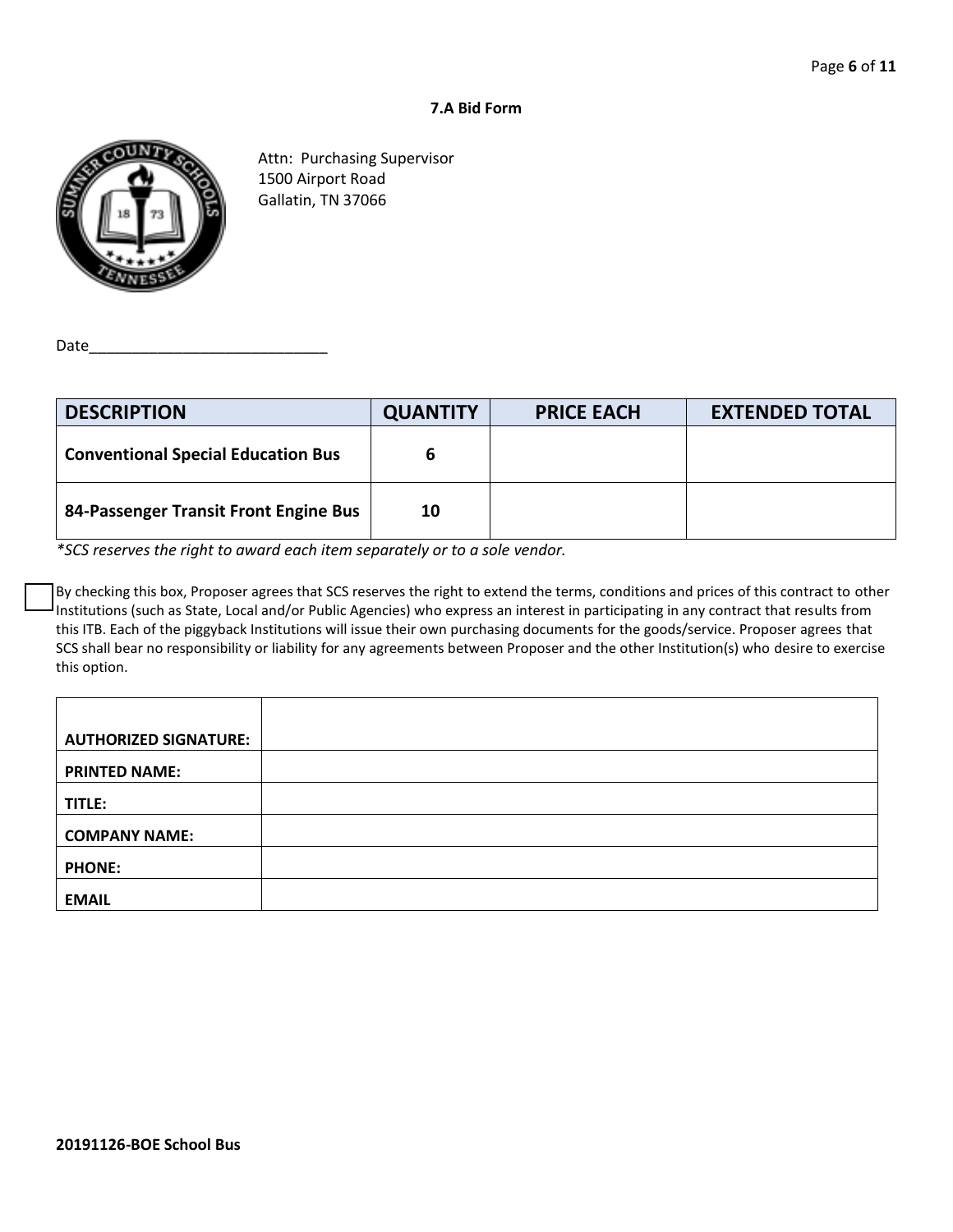#### 7.B IRS Form W9

|                                                                                                                                                                                                                                                                                                                                                                                                                                                                                                                                                                                                                                                                                                                                                                                                                                                                                      | <b>Request for Taxpayer</b><br>(Rev. December 2014)<br><b>Identification Number and Certification</b><br>Department of the Treasury<br>Internal Revenue Service<br>1 Name (as shown on your income tax return). Name is required on this line; do not leave this line blank. |                                                                                                                                                                                                                                                                                                                                                                                                                                                                                                                                                                                                                                                                                                                                                                                                                                |                                                                                                                                                                                                                                                                                                                                                                                                                                                                                                                                                                                                                                                                                                                                                                                                                                                                                                                   |  |                                                                         |                                                                                                                                                                                                                              |  |  | Give Form to the<br>requester. Do not<br>send to the IRS. |  |  |  |
|--------------------------------------------------------------------------------------------------------------------------------------------------------------------------------------------------------------------------------------------------------------------------------------------------------------------------------------------------------------------------------------------------------------------------------------------------------------------------------------------------------------------------------------------------------------------------------------------------------------------------------------------------------------------------------------------------------------------------------------------------------------------------------------------------------------------------------------------------------------------------------------|------------------------------------------------------------------------------------------------------------------------------------------------------------------------------------------------------------------------------------------------------------------------------|--------------------------------------------------------------------------------------------------------------------------------------------------------------------------------------------------------------------------------------------------------------------------------------------------------------------------------------------------------------------------------------------------------------------------------------------------------------------------------------------------------------------------------------------------------------------------------------------------------------------------------------------------------------------------------------------------------------------------------------------------------------------------------------------------------------------------------|-------------------------------------------------------------------------------------------------------------------------------------------------------------------------------------------------------------------------------------------------------------------------------------------------------------------------------------------------------------------------------------------------------------------------------------------------------------------------------------------------------------------------------------------------------------------------------------------------------------------------------------------------------------------------------------------------------------------------------------------------------------------------------------------------------------------------------------------------------------------------------------------------------------------|--|-------------------------------------------------------------------------|------------------------------------------------------------------------------------------------------------------------------------------------------------------------------------------------------------------------------|--|--|-----------------------------------------------------------|--|--|--|
| 2 Business name/disregarded entity name, if different from above<br>N<br>page<br>3 Check appropriate box for federal tax classification; check only one of the following seven boxes:<br>Specific Instructions on<br>C Corporation<br>S Corporation Partnership<br>Individual/sole proprietor or<br>Trust/estate<br>Print or type<br>single-member LLC<br>Limited liability company. Enter the tax classification (C=C corporation, S=S corporation, P=partnership) ▶<br>Note. For a single-member LLC that is disregarded, do not check LLC; check the appropriate box in the line above for<br>the tax classification of the single-member owner.<br>code (if any)<br>Other (see instructions) ▶<br>5 Address (number, street, and apt. or suite no.)<br>Requester's name and address (optional)<br>6 City, state, and ZIP code<br>See<br>7 List account number(s) here (optional) |                                                                                                                                                                                                                                                                              |                                                                                                                                                                                                                                                                                                                                                                                                                                                                                                                                                                                                                                                                                                                                                                                                                                |                                                                                                                                                                                                                                                                                                                                                                                                                                                                                                                                                                                                                                                                                                                                                                                                                                                                                                                   |  |                                                                         | 4 Exemptions (codes apply only to<br>certain entities, not individuals; see<br>instructions on page 3):<br>Exempt payee code (if any)<br>Exemption from FATCA reporting<br>(Applies to accounts maintained outside the U.S.) |  |  |                                                           |  |  |  |
| Part I                                                                                                                                                                                                                                                                                                                                                                                                                                                                                                                                                                                                                                                                                                                                                                                                                                                                               |                                                                                                                                                                                                                                                                              | <b>Taxpayer Identification Number (TIN)</b>                                                                                                                                                                                                                                                                                                                                                                                                                                                                                                                                                                                                                                                                                                                                                                                    |                                                                                                                                                                                                                                                                                                                                                                                                                                                                                                                                                                                                                                                                                                                                                                                                                                                                                                                   |  |                                                                         | Social security number                                                                                                                                                                                                       |  |  |                                                           |  |  |  |
| Enter your TIN in the appropriate box. The TIN provided must match the name given on line 1 to avoid<br>backup withholding. For individuals, this is generally your social security number (SSN). However, for a<br>resident alien, sole proprietor, or disregarded entity, see the Part I instructions on page 3. For other<br>entities, it is your employer identification number (EIN). If you do not have a number, see How to get a<br>TIN on page 3.<br>Note. If the account is in more than one name, see the instructions for line 1 and the chart on page 4 for<br>guidelines on whose number to enter.                                                                                                                                                                                                                                                                     |                                                                                                                                                                                                                                                                              |                                                                                                                                                                                                                                                                                                                                                                                                                                                                                                                                                                                                                                                                                                                                                                                                                                |                                                                                                                                                                                                                                                                                                                                                                                                                                                                                                                                                                                                                                                                                                                                                                                                                                                                                                                   |  | or<br><b>Employer identification number</b><br>$\overline{\phantom{0}}$ |                                                                                                                                                                                                                              |  |  |                                                           |  |  |  |
| <b>Part II</b>                                                                                                                                                                                                                                                                                                                                                                                                                                                                                                                                                                                                                                                                                                                                                                                                                                                                       | Under penalties of perjury, I certify that:                                                                                                                                                                                                                                  | <b>Certification</b>                                                                                                                                                                                                                                                                                                                                                                                                                                                                                                                                                                                                                                                                                                                                                                                                           |                                                                                                                                                                                                                                                                                                                                                                                                                                                                                                                                                                                                                                                                                                                                                                                                                                                                                                                   |  |                                                                         |                                                                                                                                                                                                                              |  |  |                                                           |  |  |  |
| 1. The number shown on this form is my correct taxpayer identification number (or I am waiting for a number to be issued to me); and<br>2. I am not subject to backup withholding because: (a) I am exempt from backup withholding, or (b) I have not been notified by the Internal Revenue<br>Service (IRS) that I am subject to backup withholding as a result of a failure to report all interest or dividends, or (c) the IRS has notified me that I am<br>no longer subject to backup withholding; and<br>3. I am a U.S. citizen or other U.S. person (defined below); and<br>4. The FATCA code(s) entered on this form (if any) indicating that I am exempt from FATCA reporting is correct.<br>Certification instructions. You must cross out item 2 above if you have been notified by the IRS that you are currently subject to backup withholding                          |                                                                                                                                                                                                                                                                              |                                                                                                                                                                                                                                                                                                                                                                                                                                                                                                                                                                                                                                                                                                                                                                                                                                |                                                                                                                                                                                                                                                                                                                                                                                                                                                                                                                                                                                                                                                                                                                                                                                                                                                                                                                   |  |                                                                         |                                                                                                                                                                                                                              |  |  |                                                           |  |  |  |
|                                                                                                                                                                                                                                                                                                                                                                                                                                                                                                                                                                                                                                                                                                                                                                                                                                                                                      | instructions on page 3.                                                                                                                                                                                                                                                      | because you have failed to report all interest and dividends on your tax return. For real estate transactions, item 2 does not apply. For mortgage<br>interest paid, acquisition or abandonment of secured property, cancellation of debt, contributions to an individual retirement arrangement (IRA), and<br>generally, payments other than interest and dividends, you are not required to sign the certification, but you must provide your correct TIN. See the                                                                                                                                                                                                                                                                                                                                                           |                                                                                                                                                                                                                                                                                                                                                                                                                                                                                                                                                                                                                                                                                                                                                                                                                                                                                                                   |  |                                                                         |                                                                                                                                                                                                                              |  |  |                                                           |  |  |  |
| Sign<br>Here                                                                                                                                                                                                                                                                                                                                                                                                                                                                                                                                                                                                                                                                                                                                                                                                                                                                         | Signature of<br>Date $\blacktriangleright$<br>U.S. person $\blacktriangleright$                                                                                                                                                                                              |                                                                                                                                                                                                                                                                                                                                                                                                                                                                                                                                                                                                                                                                                                                                                                                                                                |                                                                                                                                                                                                                                                                                                                                                                                                                                                                                                                                                                                                                                                                                                                                                                                                                                                                                                                   |  |                                                                         |                                                                                                                                                                                                                              |  |  |                                                           |  |  |  |
| · Form 1098 (home mortgage interest), 1098-E (student loan interest), 1098-T<br><b>General Instructions</b><br>(tuition)<br>Section references are to the Internal Revenue Code unless otherwise noted.<br>· Form 1099-C (canceled debt)<br>Future developments. Information about developments affecting Form W-9 (such<br>. Form 1099-A (acquisition or abandonment of secured property)<br>as legislation enacted after we release it) is at www.irs.gov/fw9.<br>Use Form W-9 only if you are a U.S. person (including a resident alien), to                                                                                                                                                                                                                                                                                                                                      |                                                                                                                                                                                                                                                                              |                                                                                                                                                                                                                                                                                                                                                                                                                                                                                                                                                                                                                                                                                                                                                                                                                                |                                                                                                                                                                                                                                                                                                                                                                                                                                                                                                                                                                                                                                                                                                                                                                                                                                                                                                                   |  |                                                                         |                                                                                                                                                                                                                              |  |  |                                                           |  |  |  |
| brokers)                                                                                                                                                                                                                                                                                                                                                                                                                                                                                                                                                                                                                                                                                                                                                                                                                                                                             | <b>Purpose of Form</b><br>· Form 1099-INT (interest earned or paid)                                                                                                                                                                                                          | An individual or entity (Form W-9 requester) who is required to file an information<br>return with the IRS must obtain your correct taxpayer identification number (TIN)<br>which may be your social security number (SSN), individual taxpayer identification<br>number (ITIN), adoption taxpayer identification number (ATIN), or employer<br>identification number (EIN), to report on an information return the amount paid to<br>you, or other amount reportable on an information return. Examples of information<br>returns include, but are not limited to, the following:<br>. Form 1099-DIV (dividends, including those from stocks or mutual funds)<br>* Form 1099-MISC (various types of income, prizes, awards, or gross proceeds)<br>. Form 1099-B (stock or mutual fund sales and certain other transactions by | provide your correct TIN.<br>If you do not return Form W-9 to the requester with a TIN, you might be subject<br>to backup withholding. See What is backup withholding? on page 2.<br>By signing the filled-out form, you:<br>1. Certify that the TIN you are giving is correct (or you are waiting for a number<br>to be issued).<br>2. Certify that you are not subject to backup withholding, or<br>3. Claim exemption from backup withholding if you are a U.S. exempt payee. If<br>applicable, you are also certifying that as a U.S. person, your allocable share of<br>any partnership income from a U.S. trade or business is not subject to the<br>withholding tax on foreign partners' share of effectively connected income, and<br>4. Certify that FATCA code(s) entered on this form (if any) indicating that you are<br>exempt from the FATCA reporting, is correct. See What is FATCA reporting? on |  |                                                                         |                                                                                                                                                                                                                              |  |  |                                                           |  |  |  |
|                                                                                                                                                                                                                                                                                                                                                                                                                                                                                                                                                                                                                                                                                                                                                                                                                                                                                      |                                                                                                                                                                                                                                                                              | · Form 1099-S (proceeds from real estate transactions)                                                                                                                                                                                                                                                                                                                                                                                                                                                                                                                                                                                                                                                                                                                                                                         | page 2 for further information.                                                                                                                                                                                                                                                                                                                                                                                                                                                                                                                                                                                                                                                                                                                                                                                                                                                                                   |  |                                                                         |                                                                                                                                                                                                                              |  |  |                                                           |  |  |  |

• Form 1099-K (merchant card and third party network transactions)

Cat. No. 10231X

Form W-9 (Rev. 12-2014)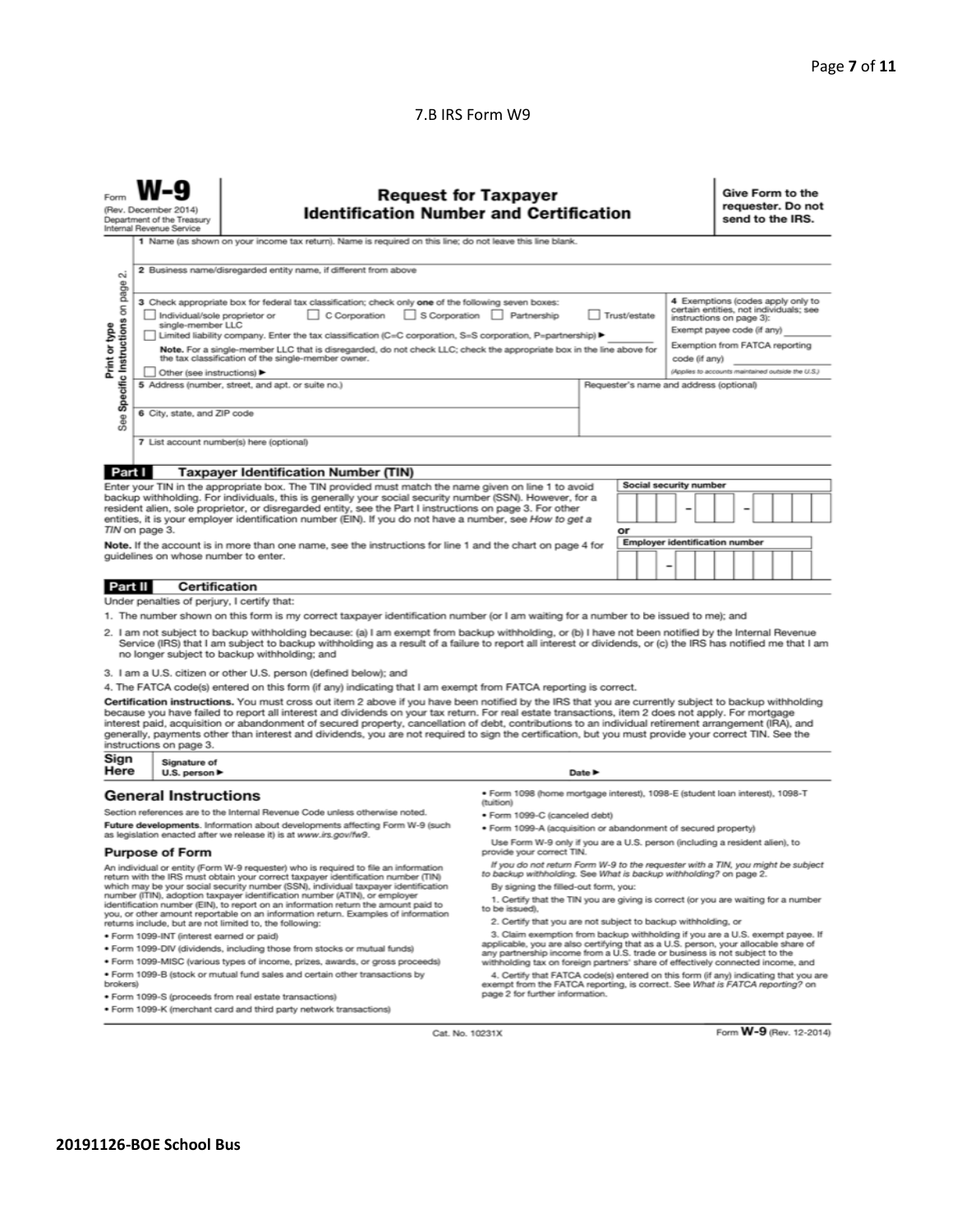#### **ATTACHMENT 7.C – Attestation Re Personnel**

## **ATTESTATION RE PERSONNEL USED IN CONTRACT PERFORMANCE**

| CONTRACTOR LEGAL ENTITY NAME:                                          |  |
|------------------------------------------------------------------------|--|
| FEDERAL EMPLOYER IDENTIFICATION NUMBER:<br>(or Social Security Number) |  |

**The Contractor, identified above, does hereby attest, certify, warrant and assure that the Contractor shall not knowingly utilize the services of an illegal immigrant in the performance of this Contract and shall not knowingly utilize the services of any subcontractor who will utilize the services of an illegal immigrant in the performance of this Contract, T.C.A. § 12-3-309.**

SIGNATURE & DATE:

*NOTICE: This attestation MUST be signed by an individual empowered to contractually bind the Contractor.*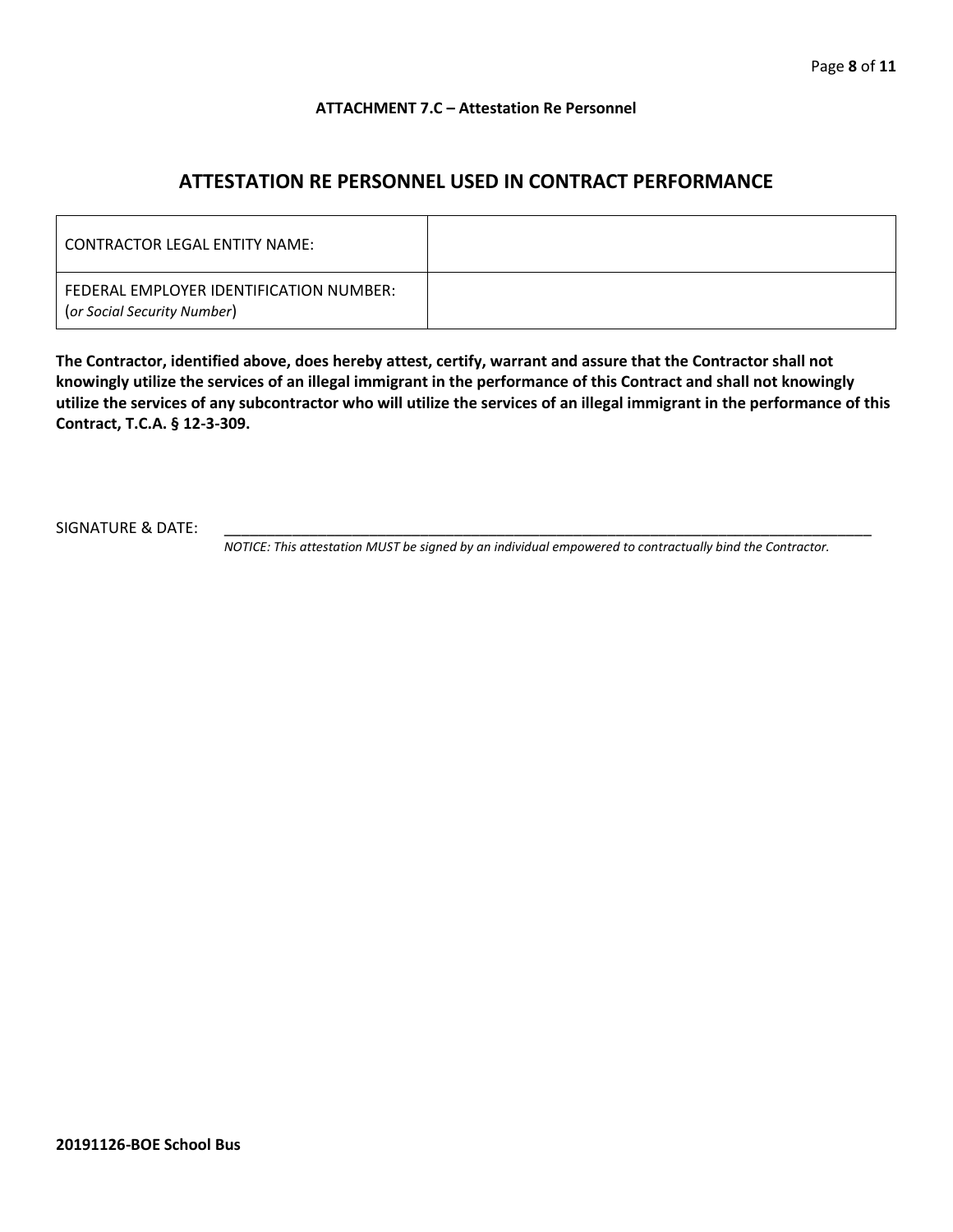#### **ATTACHMENT 7.D – Standard Terms & Conditions SUMNER COUNTY BOARD OF EDUCATION (SCS)**

#### **1. PREPARATION AND SUBMISSION OF BID.**

- **a.** Failure to examine any drawings**,** specifications, or instructions will be at the proposer's risk. Any deviation from the stated terms, conditions and specifications must be coordinated with and approved in writing by the SCS Purchasing Supervisor.
- **b.** RFP SUBMITTAL / SIGNATURE: Proposal shall give the full name and business address of the bidder. If the proposer is a corporation, the name shall be stated as it is in the corporate charter. Proposals must be signed in ink by the proposer's authorized agent. Unsigned proposals will be rejected. Proposals are to be sealed and the outside of the envelope is to reference the RFP number. The person signing the proposal must show their title, and if requested by the institution, must furnish satisfactory proof of his or her authority to bind his or her company in contract. Proposer understands that by submitting a proposal with an authorized signature, it shall constitute an offer to SCS. Proposals must be typewritten or in ink; otherwise they may not be considered. Purchase orders will be issued to the firm name appearing on the W9. Electronic submissions via email, fax, etc. shall not be accepted.
- **c.** SCS is not responsible for any costs incurred by any vendor pursuant to the RFP. The vendor shall be responsible for all costs incurred in connection with the preparation and submission of its proposal.
- **d.** All proposers must be in compliance with T.C.A. § 62-6-119 at the time of proposal submission and provide evidence of compliance with the applicable provisions of the chapter before such proposal may be considered.
- **e.** Proposals are to be received in the location designated in the RFP no later than the specified date and time. Late submissions will NOT be opened or considered.
- **f.** No erasures permitted. Errors may be crossed out and corrections printed in ink or typewritten adjacent to error and must be initialed in ink by person signing the proposal.
- **g.** Specifications: Reference to available specifications shall be sufficient to make the terms of the specifications binding on the proposer. The use of the name of a manufacturer, or any special brand or make in describing an item does not restrict the proposer to that manufacturer or specific article, unless specifically stated. Comparable products of other manufacturers will be considered if proof of compatibility is contained in the proposal. Proposers are required to notify SCSs Purchasing Supervisor whenever specifications/procedures are not perceived to be fair and open. The articles on which the proposal is submitted must be equal or superior to that specified. Informative and Descriptive Literature: The proposer must show brand or trade names of the articles proposed, when applicable. It shall be the responsibility of the proposer, including proposer's whose product is referenced, to furnish with the proposer such specifications, catalog pages, brochures or other data as will provide an adequate basis for determining the quality and functional capabilities of the product offered. Failure to provide this data may be considered valid justification for rejection of proposer.
- **h.** Samples: Samples of items when called for, must be furnished free of expense, and if not destroyed will, upon proposer's request within ten (10) days of RFP opening, be returned at the proposer's expense. Each sample must be labeled with the proposer's name, manufacturer's brand name and number, RFP number and item reference.
- **i.** Time of Performance: The number of calendar days in which delivery is to be made after receipt of order shall be stated in the RFP and may be a factor in making an award, price notwithstanding. If no delivery time is stated in the bid, bidder agrees that delivery is to be made within two weeks (10 business days) of order.
- **j.** Transportation and delivery charges should be included in the price and be fully prepaid by the vendor to the destination specified in the RFP. Proposal prices shall include delivery of all items F.O.B. destination.
- **k.** New materials and supplies must be delivered unless otherwise specifically stated in the RFP.
- **l.** Alternate/multiple bids will not be considered unless specifically called for in the RFP.
- **m.** Only proposals submitted on RFP forms furnished by SCS will be considered.
- **n.** By signing this RFP where indicated, the proposer agrees to strictly abide by all local, state and federal statutes and regulations. The proposer further certifies that this proposer is made without collusion or fraud.
- **o.** Error in Proposal. In case of error in the extension of prices in the proposal, the unit price will govern. Late submissions will NOT be opened or considered. Proposers are cautioned to verify their proposals before submission, as amendments received after the ITB deadline will not be considered. No proposals shall be altered, amended or withdrawn after opening. After proposal opening, a proposer may withdraw a proposal only when there is obvious clerical error such as a misplaced decimal point, or when enforcement of the proposal would impose unconscionable hardship due to an error in the proposal resulting in a quotation substantially below the other proposals received. Proposal withdrawals will be considered only upon written request of the proposer.
- **2. OPEN RECORDS.** In order to comply with the provisions of the Tennessee Open Records Act, all proposals will be publicly opened and are subject to public inspection after the award upon written request. Proposers may be present at ITB opening. Summary information will be posted the SCS website, www.sumnerschools.org under the Invitation to Bid link.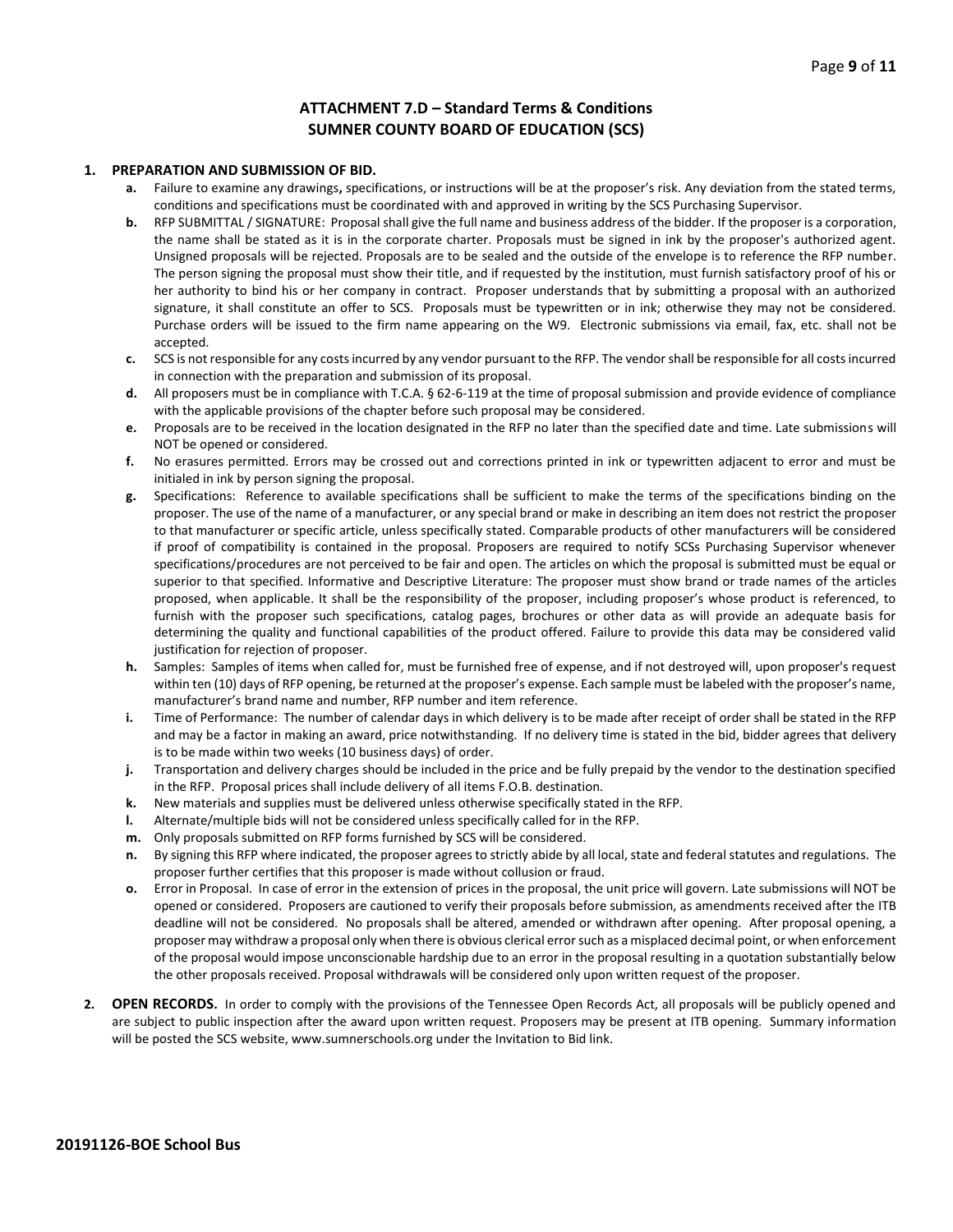- **3. ACCEPTANCE AND AWARD.** SCS reserves the right to reject any and all proposals and to waive any informality in proposals and, unless otherwise specified by the proposer to accept any item in the proposal. Action to reject all proposals shall be taken for unreasonably high prices, errors in the proposal documents, cessation of need, unavailability of funds, or any other reason approved by SCS.
	- **a.** Contracts and purchases will be made with the lowest, responsive, responsible, qualified proposer. The quality of the articles to be supplied, their conformity with the specifications, their suitability to the requirements of the Institution, cash discount offered, and the delivery terms will be taken into consideration.
	- **b.** Any deviation from these stated terms, specifications and conditions must be coordinated with and approved in writing by the Purchasing Supervisor.
	- **c.** Prices quoted on the response (if any) are to be considered firm and binding until the said equipment, supplies or services are in the possession of SCS.
	- **d.** SCS reserves the right to order more or less than the quantity listed in the proposal.
	- **e.** If a proposer fails to state a time within which a proposal must be accepted, it is understood and agreed that SCS shall have ninety (90) days to accept.
	- **f.** No purchase or contract is authorized or valid until the issuance of a SCS purchase order in accordance with SCS policy. No SCS employee is authorized to purchase equipment, supplies or services prior to the issuance of such a purchase order.
	- **g.** The contract may not be assigned without written SCS consent.
	- **h.** If the appropriate space is marked on the ITB, other Institutions (such as State, Local and/or Public Agencies) may purchase off the contract during the same period as SCS.
	- **i.** The awarded proposer will be required to post a performance and payment bond in the amount of 25% of the contract price if it exceeds \$100,000 as stated by T.C.A. §12-4-201.
	- **j.** If the project cost is in excess of \$25,000 a performance bond must be secured by the requesting part in an amount equal to the market improvement value.
	- **k.** By submission of this bid and signature thereof, the Bidder acknowledges compliance with the provisions of Public Chapter No. 587 / Senate Bill No. 2048 (Employee Background Check). The Bidder further agrees to submit a formal certification thereof prior to commencing work.
- **4. PAYMENT**. Payment terms must be specified in the proposal, including any discounts for early payment. Partial payments will not be approved unless justification for such payment can be shown. Terms will be NET 30 days. Payment will not be made until the conditions and specifications of the RFP are inspected and approved as conforming by persons appointed by SCS.
- **5. DEFAULT OF SELECTED VENDOR.** In case of vendor default, SCS may procure the articles or services from other sources and hold the defaulting vendor responsible for any resulting cost. If the awarded vendor violates any terms of their response, the contract, SCS policy or any law, they may be disqualified from proposing for a period of two years for minor violations or longer for major violations. Proposals from disqualified proposers will not be accepted during the period of disqualification.
- **6. INSPECTION OF PURCHASES.** Articles received which are not equivalent will not be accepted and will be picked up by the vendor or returned to vendor, shipping charges collect. SCS shall have a reasonable period in which to inspect and accept or reject materials without liability. If necessity requires SCS to use nonconforming materials, an appropriate reduction in payment may be made.
- **7. TAXES.** SCS is tax exempt; do not include taxes in quotation. Vendors making improvements or additions to or performing repair work on real property for SCS are liable for any applicable sales or use tax on tangible personal property used in connection with the contract or furnished to vendors by the state for use under the contract.
- **8. NONDISCRIMINATION.** SCS is an equal opportunity employer. SCS and bidder agree to comply with Titles VI and VII of the Civil Rights Act of 1964, Title IX of the Education Amendments of 1972, Section 504 of the Rehabilitation Act of 1973, Executive Order 11,246, the Americans with Disabilities Act of 1990 and the related regulations to each. Each party assures that it will not discriminate against any individual including, but not limited to employees or applicants for employment and/or students, because of race, religion, creed, color, sex, age, disability, veteran status or national origin. In the event that any claims should arise with regards to violations of any such local, state or federal law, statues, rule or regulations, the vendor will indemnify and hold SCS harmless for any damages, including court costs or attorney fees, which might be incurred.
- **9. PROHIBITIONS/NO VENDOR CONTRACT FORM.** Acceptance of gifts from vendors is prohibited. T.C.A. §12-4-106. The contract documents for purchase under this RFP shall consist of the successful proposer's bid and SCSs purchase order. **The proposer may request exceptions to terms and conditions and/or request SCS to accept other terms and conditions by means of subsequent documents such as invoices, warranty agreements, license agreements, etc. All subsequent document shall be open to revision for impermissible language. SCS reserves the right to render the proposal unresponsive and subject the proposal to rejection if successful terms cannot be negotiated.**